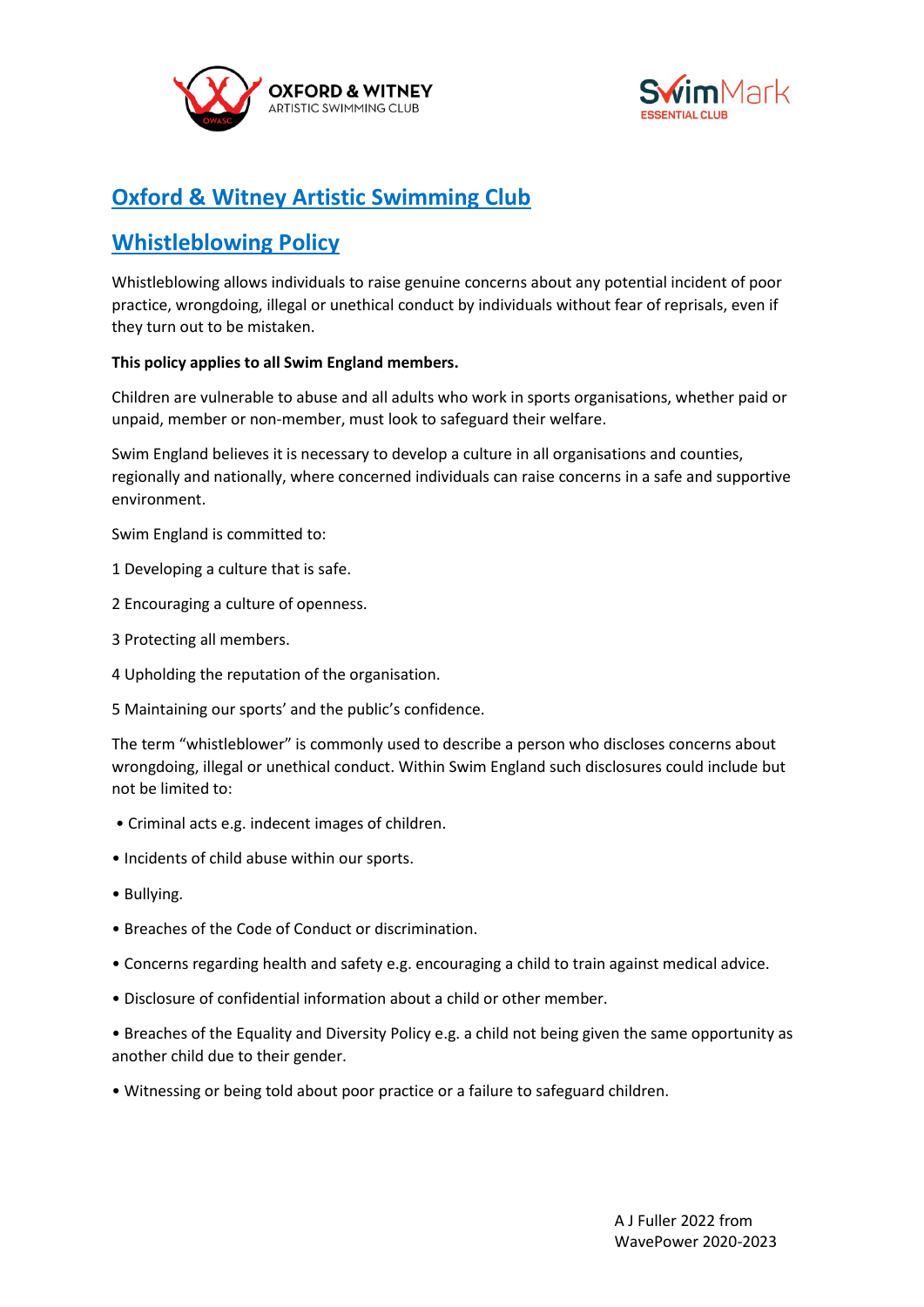



# *Reasons for whistleblowing*

Every member, member's parent(s)/guardian(s), employee and volunteer in Swim England has a responsibility to raise concerns about potential poor practice and abuse/ unacceptable behaviour in order to:

- Prevent the problem increasing.
- Protect or reduce the risk to others.
- Avoid becoming a party to the concern by lack of appropriate action.

## *Making a disclosure*

You may be worried about raising such issues or may want to keep the concerns to yourself, perhaps feeling that it is none of your business or that it is only a suspicion. You may feel that raising the matter would be disloyal to colleagues, your employer or to Swim England. You may decide to say something but find that you have spoken to the wrong person or raised the issue in the wrong way and are not sure what to do next.

Swim England takes any form of misconduct seriously and this policy enables any individual with genuine concerns to raise them as soon as possible in the right way. We encourage all individuals, where appropriate, to raise the matter as a concern, if genuine, rather than wait for proof.

All children have a right to be protected. It is often the most vulnerable children who are targeted and who are least able to act or defend themselves or disclose what is happening. They need you and others like you to protect their wellbeing and safeguard them from harm or potential harm.

Everyone involved in our sports has a responsibility to raise concerns appropriately to individuals who can act upon them whether that is the Welfare Officer, the Swim England Child Safeguarding Team or the statutory agencies.

Swim England acknowledge that "blowing the whistle" on a colleague or friend will be difficult but it is important you do so rather than allow a child to become or remain at risk.

Once the concern has been raised, the Welfare Officer, the Swim England Child Safeguarding Team and/or the statutory agencies will take action in the appropriate manner.

#### *Why is it difficult to whistle blow?*

You may feel worried that:

- You will be starting a chain of events you have no control over.
- To do so will be disruptive to the organisation, the young person(s) and/or yourself.
- You may have got it wrong and the concern will prove to be unfounded.
- You will not be listened to or believed.

At each stage, concerns are managed by professionals, with a view to independently assess the information, and act in the best interests of any children that may be involved. Concerns are taken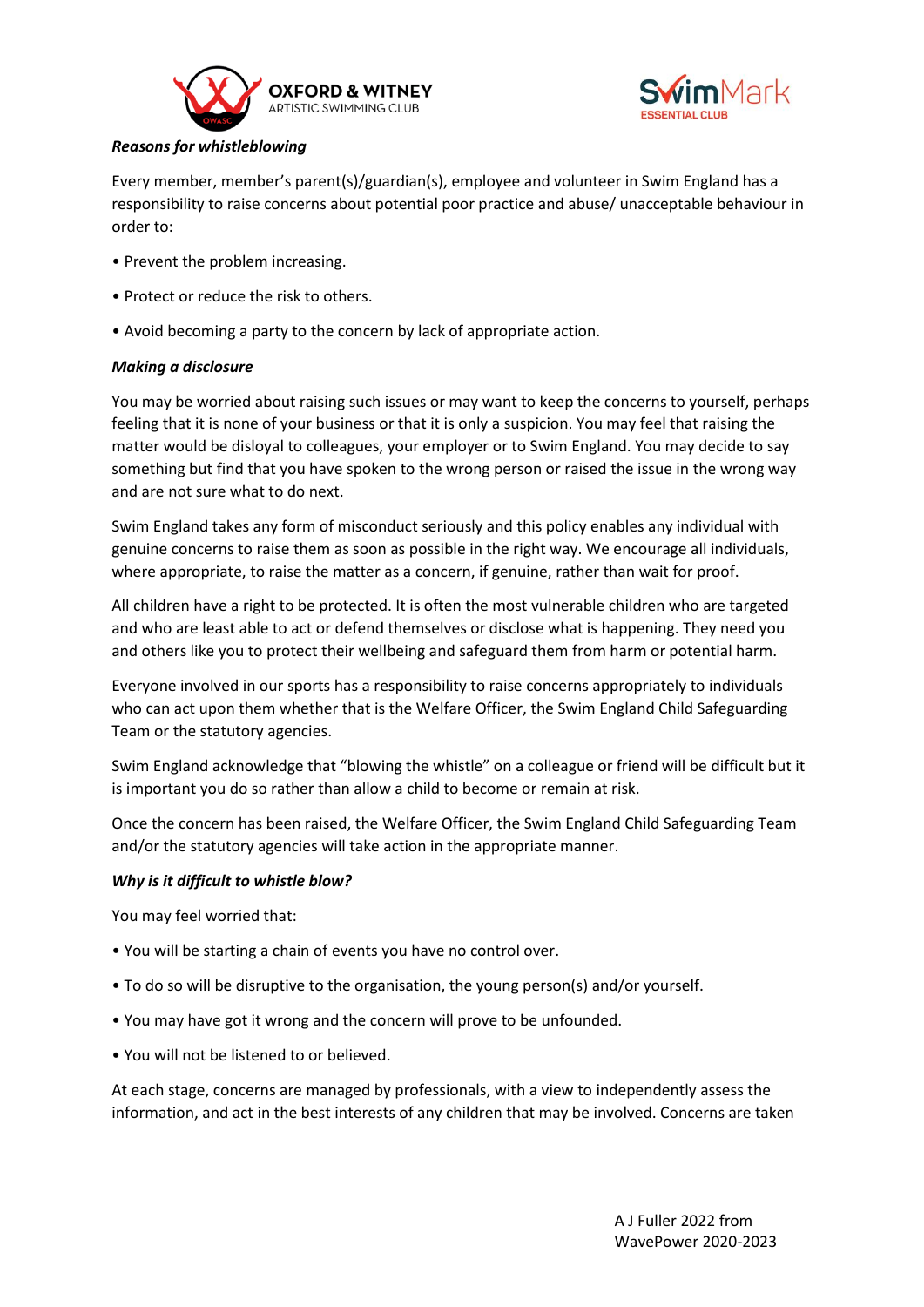



seriously, and if proved unfounded, any action taken is designed not to disrupt children and families unnecessarily. Reporting concerns will not start a process that cannot be halted, if unfounded.

Swim England assures everyone involved in our sports that they will be treated fairly, and all concerns will be properly considered.

If you act in good faith in reporting a concern and even if the suspicion is unfounded you will be supported, and no action will be taken against you.

However, if it is proven the concern has been raised maliciously to cause harm to others, you may be liable to action under the Swim England complaints and disciplinary processes.

## *Referring the concern*

If you are a member of a Swim England club or organisation, or the parent/guardian of a member you must refer your concern to the Welfare Officer, the County or Regional Welfare Officer, the Child Safeguarding Team or the statutory agencies.

If you receive a concern from a third party regarding a member of a Swim England organisation, you should try to obtain the following information:

- Their name, address and contact details.
- The names of all the individuals involved.

• If they have evidence of the alleged concern or if not what it is that leads them to believe that abuse or poor practice is happening.

• How they became aware of the concern.

The information should then be referred to the Welfare Officer, or the County or Regional Welfare Officer if appropriate, Swim England Child Safeguarding Team or the statutory agencies who will consider what action to take.

If you are a Swim England employee rather than a member of a Swim England club or organisation, you should report the concern to your line manager, the Chief Executive Officer or you can contact Public Concern at Work on 0203 117 2520 or via whistle@pcaw.org.uk.

When referring the concern, do not:

- Try to deal with the concern yourself.
- Inform the person about whom the concern has been raised.
- Inform any other members or employees of the concern other than those outlined above.
- Commence your own investigation.
- Annotate or remove evidence received.
- Delay in reporting the concern.